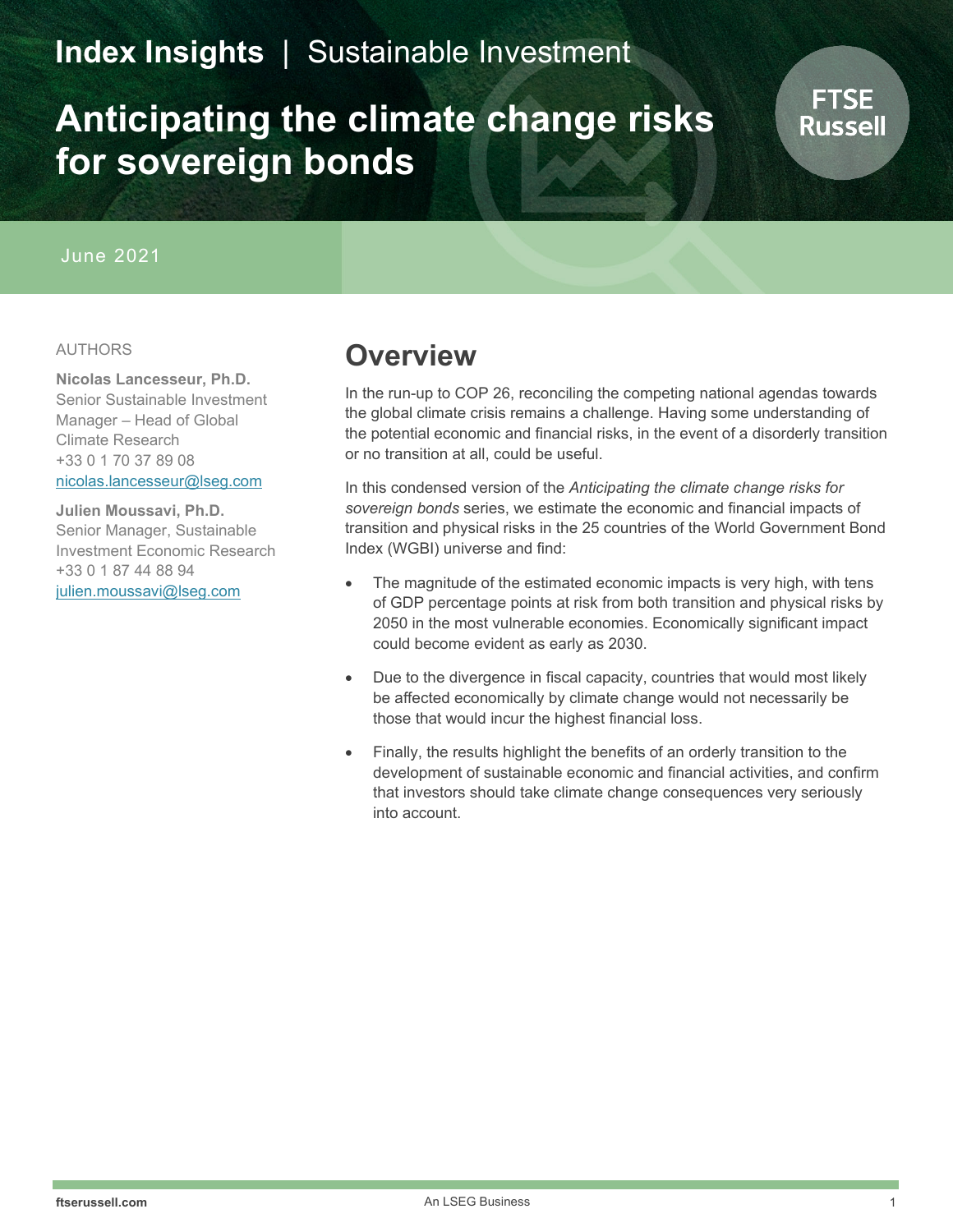# **1.From climate-assessed scenarios to default risk**

Sovereign bonds investors need to consider climate change risks into their asset allocation decisions. Climate change implies two main categories of risks for financial stakeholders, from (i) physical impacts and (ii) transitioning to a carbonneutral economy. A clear understanding of these risks is important to reallocate financial resources in a manner that is consistent with the Paris Agreement objectives. The latter seek to limit the likelihood of capital being destroyed by climate damages and investments turning into "stranded assets."

Our two-parts study<sup>[1](#page-1-0)</sup> is a first step toward the wider project of investigating the use of forward-looking analyses to assess climate change risks, as recommended by regulatory international institutions. Building on the Network for Greening the Financial System<sup>[2](#page-1-1)</sup> (NGFS) approach, we explore two independent "worst-case" scenarios. The methodological framework enables a country-level assessment of the physical risk through the lens of a *hot house world* scenario, and the transition risk via a *disorderly transition* scenario.

For the physical risks, our *hot house world* scenario follows the RCP 8.5 trajectory (a business-as-usual trajectory, without any additional mitigation efforts), which would lead to a global warming of about 4°C by 2100. The country assessment methodology relies on analysis from Burke and Tanutama (2019)<sup>[3](#page-1-2)</sup> that establishes a relationship between productivity loss and temperature increase. Their study does not capture the impact of extreme weather events and the rise in sea levels.

Regarding the transition risk, a specific methodology is developed in the study to estimate the potential economic and financial shock of a very abrupt or *disorderly transition*. The approach assumes that the economies would make no further effort until the depletion of their "carbon budget" consistent with a 2°C target (determined with the CLAIM methodology<sup>[4](#page-1-3)</sup>). Rather, they would use—in the final year—last resort technologies to respect their commitment to achieve the mitigation goal of the Paris Agreement.

Potential GDP losses in both scenarios are evaluated for the 25 constituent economies of the FTSE World Government Bond Index (WGBI) in comparison to a baseline (*i.e.*, no climate change impact in the case of the *hot house world* scenario and no mitigation efforts in the *disorderly transition* scenario). These estimated GDP losses should be then reflected in the debt dynamic for which the impacts of climate change are twofold:

- In the *hot house world* scenario, physical damage would increase the debt-to-GDP ratio since it lowers fiscal revenues as losses affecting infrastructures, employment, manufactured products and services should reduce the tax base;
- In the *disorderly transition* scenario, abatement costs are assumed to be fully funded by the government because investment in backstop technologies<sup>[5](#page-1-4)</sup> is mainly a matter of public policy. It would, therefore, add to the budget balance and increase the debt-to-GDP ratio.

Then we build default probabilities, using a proprietary model that is based on an empirical calibration of default threshold $6$ . Lastly, we simulate the potential fallout of climate change on sovereign bond yields and returns via a simple financial model.

<span id="page-1-0"></span><sup>1</sup> [Anticipating the climate change risks for sovereign bonds](https://www.ftserussell.com/research/anticipating-climate-change-risks-sovereign-bonds) - Part 1: Insights on the macroeconomic impacts[; FTSE Russell, March 2021. -](https://www.ftserussell.com/research/si-indexes-top-down-targets-or-bottom-aesthetics) Part 2: [Insights on the financial impacts; FTSE Russell, June 2021.](https://www.ftserussell.com/research/si-indexes-top-down-targets-or-bottom-aesthetics)

<span id="page-1-1"></span><sup>&</sup>lt;sup>2</sup> The NGFS is a network of 87 central banks (ECB, BoJ, BoE, Fed, etc.) and 13 supervisors (IMF, WBG, BIS, etc.), launched at the One Planet Summit in 2017 in Paris, aiming at strengthening the global response required to meet the goals of the Paris agreement and to enhance the role of the financial system to manage climate change-related risks.

<span id="page-1-2"></span><sup>3</sup> Burke, M., & Tanutama, V. (2019). Climatic constraints on aggregate economic output (No. w25779). National Bureau of Economic Research.

<span id="page-1-3"></span><sup>4</sup> Climate Liabilities Assessment Integrated Methodology, see Giraud, G., Lantremange, H., Nicolas, E., & Rech, O. (2017). National carbon reduction commitments: Identifying the most consensual burden sharing, halshs-01673358, [https://halshs.archives-ouvertes.fr/halshs-01673358/document.](https://halshs.archives-ouvertes.fr/halshs-01673358/document)

<span id="page-1-4"></span><sup>&</sup>lt;sup>5</sup> In our study, the climate change backstop technologies are carbon removal solutions, the last resort options when countries wait for 'the very last moment' to implement mitigation measures (see part one of the study for more details).

<span id="page-1-5"></span> $6$  Collard, F. Habib M. & Rochet J.-C. (2015). Sovereign debt sustainability in advanced economies. Journal of the European economic association, 13(3), 381-420 and Collard, F. Habib M. & Rochet J.-C. (2016) The reluctant defaulter: a tale of high government debt. Swiss Finance Institute Research Paper Series 17-39.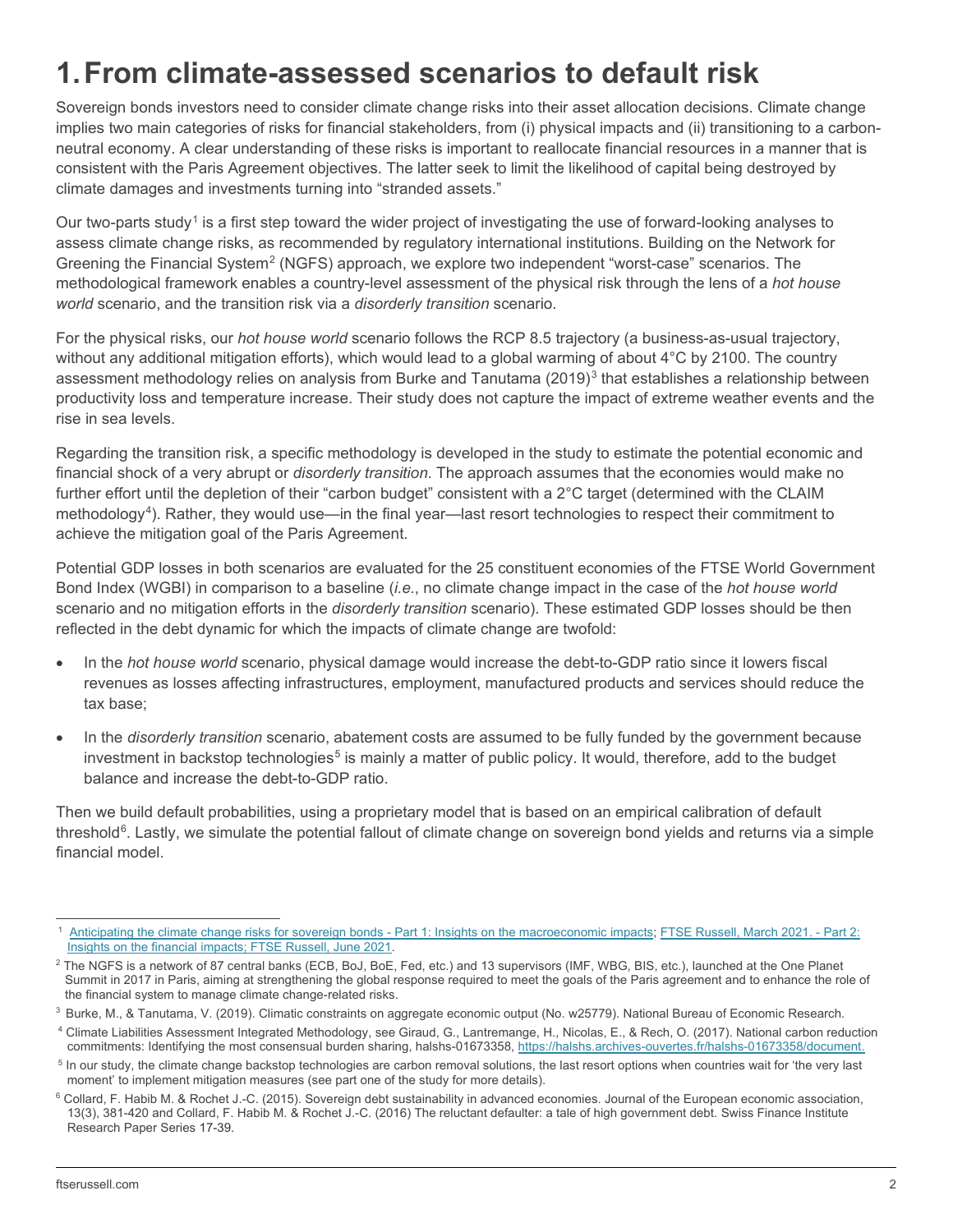### **2.Physical risks: from economic to financial impact**

The differing effects on economies from temperature increases (see Chart 1) are driven by one main factor: the heterogeneity in their starting climate conditions. The higher starting average temperature around the equator will result in greater estimated damages from global warming in that region. Overall, most of the WGBI economies would suffer a negative impact from unmitigated global warming.





Source: Beyond Ratings, based on Burke and Tanutama (2019) calibration and Burke et al. (2015) data for temperature at country level. Singapore is part of the WGBI but is not included in this physical risk analysis since Burke et al. did not include the country in their analysis

Under the *hot house world* scenario (see Chart 2), only emerging markets economies (*i.e.*, Malaysia, South Africa and Mexico) and Southern Europe economies (*i.e.*, Portugal, Italy, Greece and Spain) could be expected to default by 2050. This highlights the various economic exposures to physical risks and the diverse financial resilience between countries. Proximity from the equator generally increases the potential economic impact resulting from the adaptation costs of climate change. While Australia and the United States are expected to incur a large increase in debt-to-GDP ratio (+21 percentage points for both of them), these economies still retain some fiscal capacity, given their large default threshold estimates.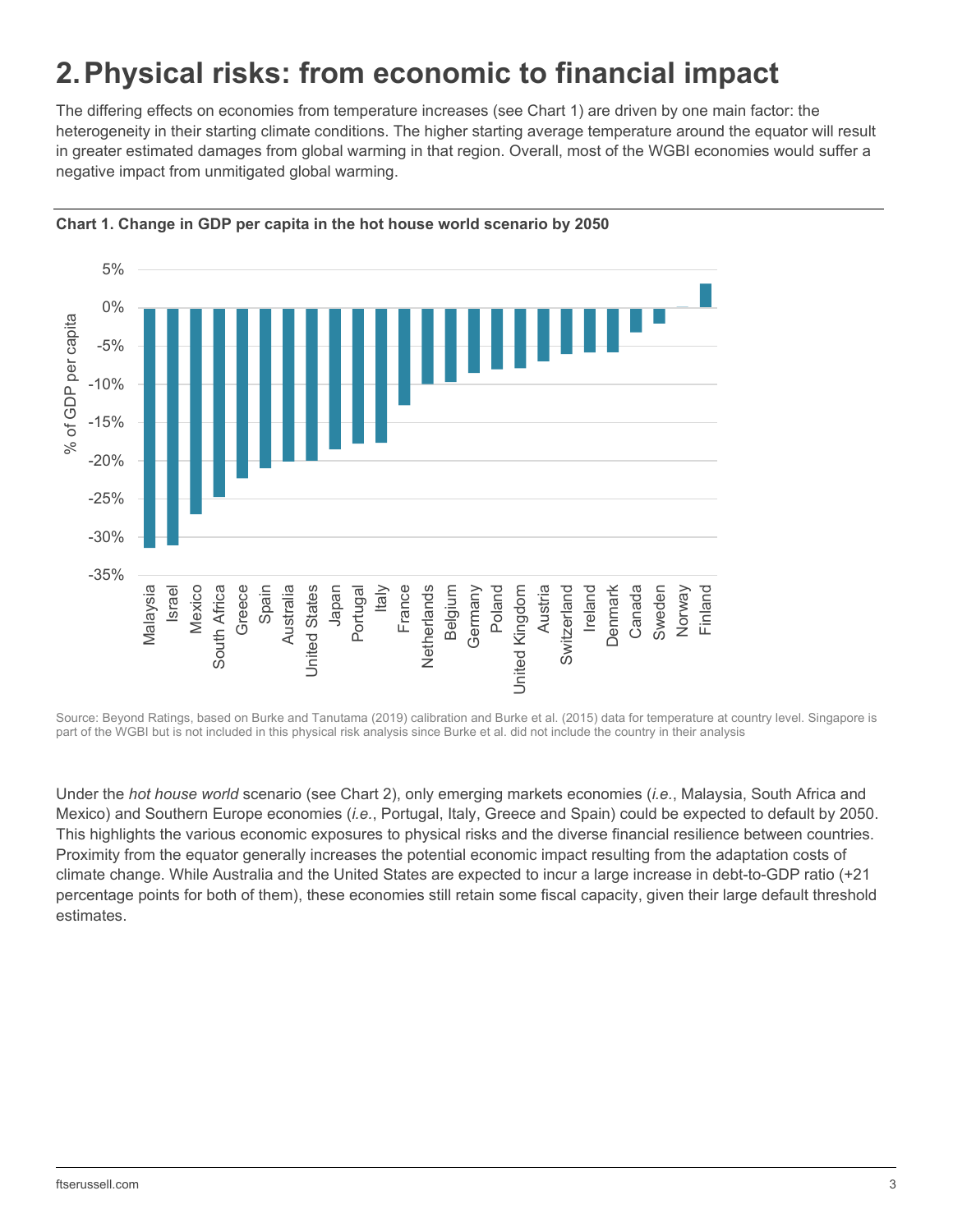

**Chart 2. Debt increase and default probability in the hot house world scenario by 2050**

Source: Beyond Ratings.

## **3.Transition risks: from economic to financial impacts**

Chart 3 shows the total abatement costs estimates (in terms of GDP) associated to the residual emissions after depletion of the carbon budgets. The total abatement costs of an economy are incurred from the depletion year and would continue every year as long as residual emissions remain at the same level. With the highest abatement costs-to-GDP ratio, South Africa, Mexico, Poland, the United States, Australia and Canada are the most exposed to transition risks. The situation is all the more worrying for countries where the depletion year of their carbon budget is very close. This includes Australia, the United States and Canada (respectively 2025, 2026 and 2026 vs 2031 for Poland and 2036 for South Africa).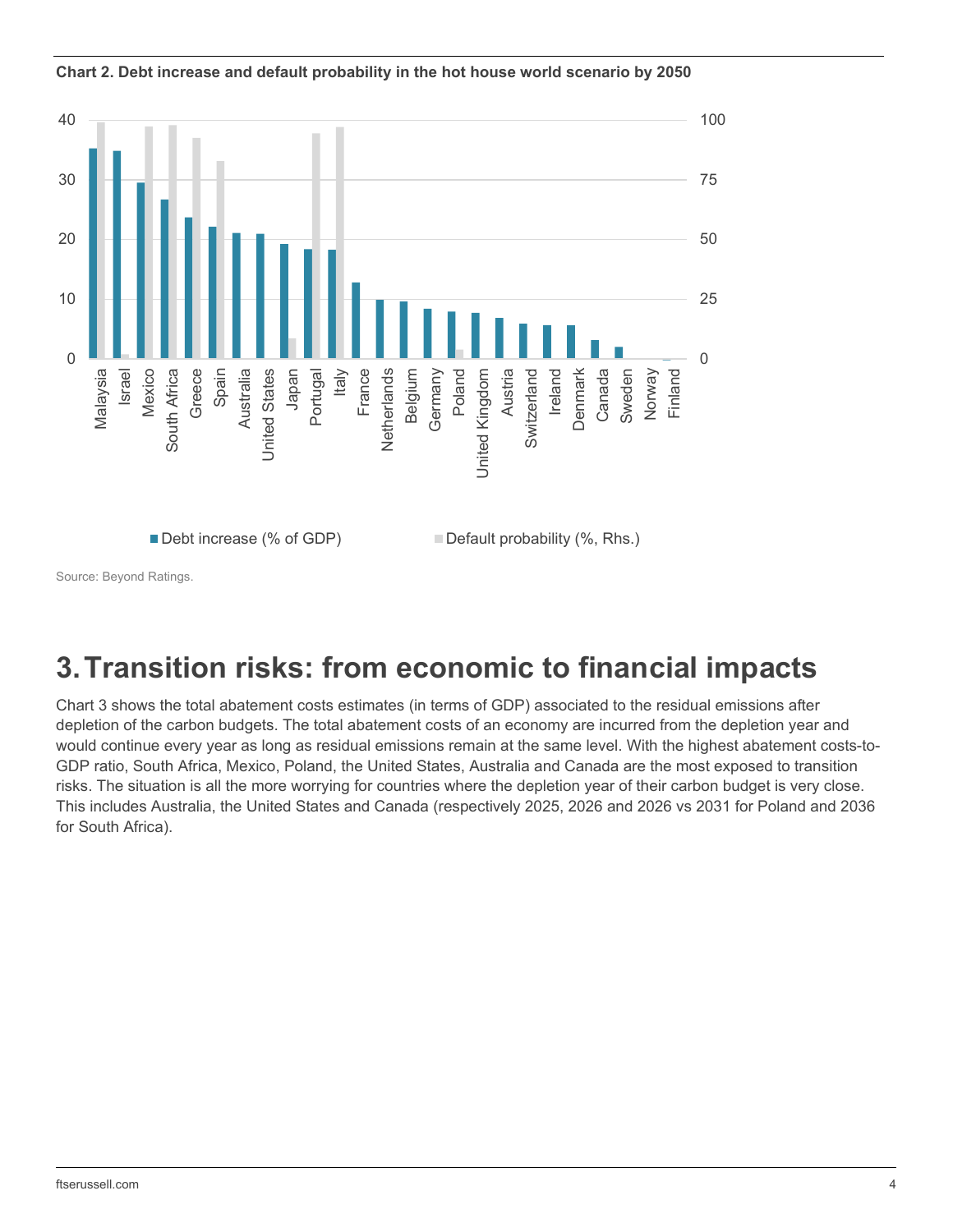

#### **Chart 3. Total abatement costs\* incurred from the depletion year in the disorderly transition scenario by 2050**

Source: Beyond Ratings.

\*Note: the level of the impact represented by the histogram bars is calculated with a technology cost of 200\$/tCO2 (reference) although the lower and the upper ends of the sensitivity bars are calculated respectively with a cost of 100\$/tCO2 and 300\$/tCO2 (range estimated by the IPCC for the direct air carbon capture and storage -DACCS- technology). Sweden and Malaysia do not appear in the graph since their budgets are not depleted before 2050 (their depletion rate is very low thanks mainly to carbon sinks, accounted in their LULUCF (Land Use and Land Use Change & Forestry) sector

Since the WGBI universe is predominantly made up of advanced economies, which seem to be the most exposed to the risks of a *disorderly* transition (they have used up a lot of their carbon budget already and the magnitude of costs is higher in this scenario), the number of defaulting economies is higher than under a *hot house world* scenario (see Chart 4). Overall, up to 10 economies could experience episodes of financial stress (*i.e.*, South Africa, Australia, Poland, Japan, Italy, Portugal, Greece, Spain, Mexico and Israel).

Like for the *hot house world* scenario, there are differences in financial resilience. Even if most economies in the WGBI universe are expected to experience a large increase in their debt-to-GDP ratio, some would still have enough fiscal capacity due to their large default threshold estimates. For Italy, it appears that, despite a smaller increase in its indebtedness from financing the transition to a decarbonised economy (+39 percentage points, compared for instance to Germany's 82), its limited access to fiscal support would be leading the country to experience episodes of high sovereign credit stress within just a few decades.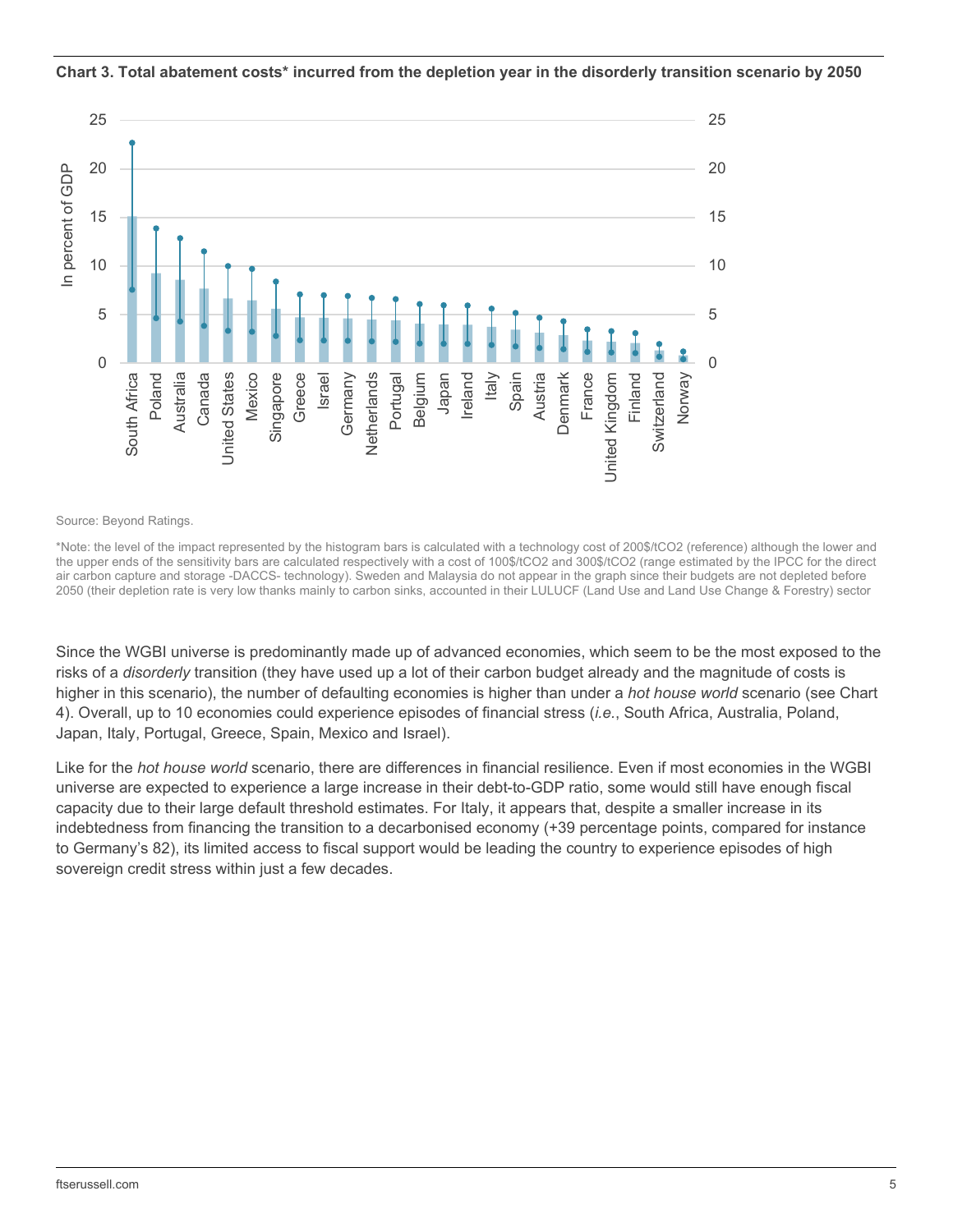



Source: Beyond Ratings.

According to our financial modelling, while physical risks could start to impact bond returns as early as 2030 (followed by transition risks a few years later), by 2050 the projected declines in returns are globally comparable in both the *hot house world* and *disorderly transition* scenarios[7.](#page-5-0)

<span id="page-5-0"></span><sup>&</sup>lt;sup>7</sup> More information on the impacts of climate change on sovereign bond yields and returns is available in the following paper: Anticipating the climate change risks for sovereign bonds - [Part 2: Insights on the financial impacts; FTSE Russell, June 2021.](https://www.ftserussell.com/research/si-indexes-top-down-targets-or-bottom-aesthetics)